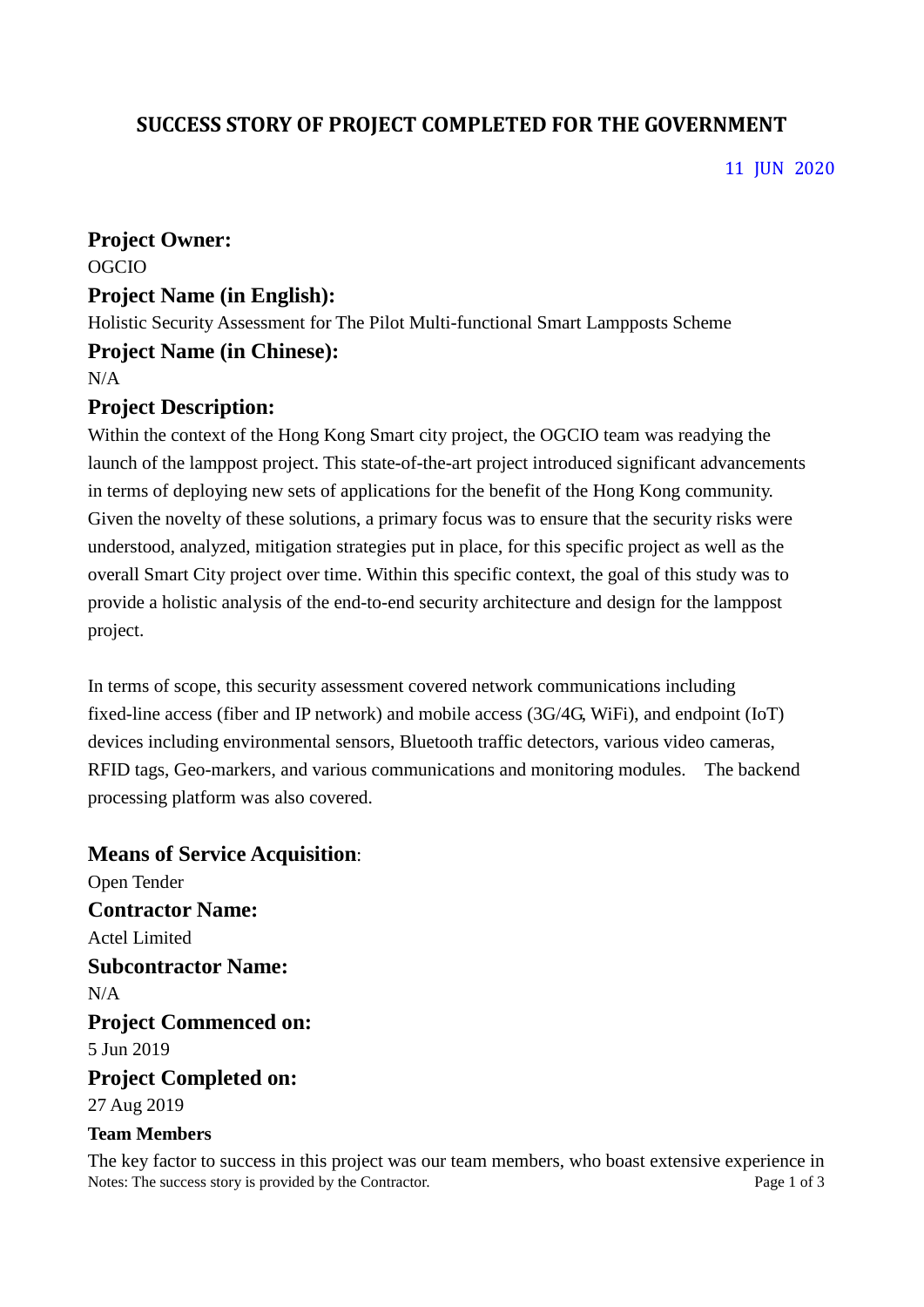ICT and information security. The team's background is summarized as below

| <b>Team Member</b> | <b>Summary</b>                                                          |
|--------------------|-------------------------------------------------------------------------|
| Claude Achcar      | Claude has proven management and leadership skills developed over 30    |
|                    | years of ICT and consulting experience. In addition, having founded     |
|                    | Actel Consulting in Hong Kong since 2002, Claude is very familiar with  |
|                    | the Hong Kong ICT ecosystem.                                            |
| Dr Riad Hartani    | Dr Hartani has over 20 years ICT experience including executive         |
|                    | positions at leading Silicon Valley Startups, lead positions in various |
|                    | multinationals, and lead researcher in prestigious research             |
|                    | organizations. He is also a founding member of technology startups in   |
|                    | Silicon Valley and a technical advisor /consultant to several major     |
|                    | national smart city projects around the world.                          |
| Trinh Ngo          | Trinh Ngo over 30 years of consulting and product development           |
|                    | experience for the networking segments including public service         |
|                    | provider, network security, IoT networks, and smart city ecosystems.    |
|                    | He has conducted multiple holistic security assessment projects for     |
|                    | major telecom service providers.                                        |
| Romney Ng          | Romney has 20 years of experience in various disciplines of ICT,        |
|                    | including cybersecurity, telecom networks, IT infrastructure, and data  |
|                    | centers. He is PMP-trained with years of project management             |
|                    | experience in ICT.                                                      |

## **Approach & Methodology**

- A comprehensive multi-dimensional data gathering, leveraging best practices, technology baselines, state of the art security solutions, up to data security threats databases as well as a direct analysis of the OGCIO security framework
- A review and comparison of the existing designs, audits and risks assessment versus the existing and evolving IoT security best practices, and specifically those of the IoT security foundation, ENISA, OWASP, NIST and CSA, with specific sets of guidelines considered for the detailed analysis
- A review of the detailed network, cloud and application architecture, via an analysis of the data, control and management data flows, as an input into the prioritization of the security zones and demarcation interfaces
- A review of the studies done for vulnerability and penetration testing done by independent third party teams, as well as their reports as it relates to security risk assessment
- A consideration of best practices as defined by third party smart cities and cybersecurity

Notes: The success story is provided by the Contractor. Page 2 of 3